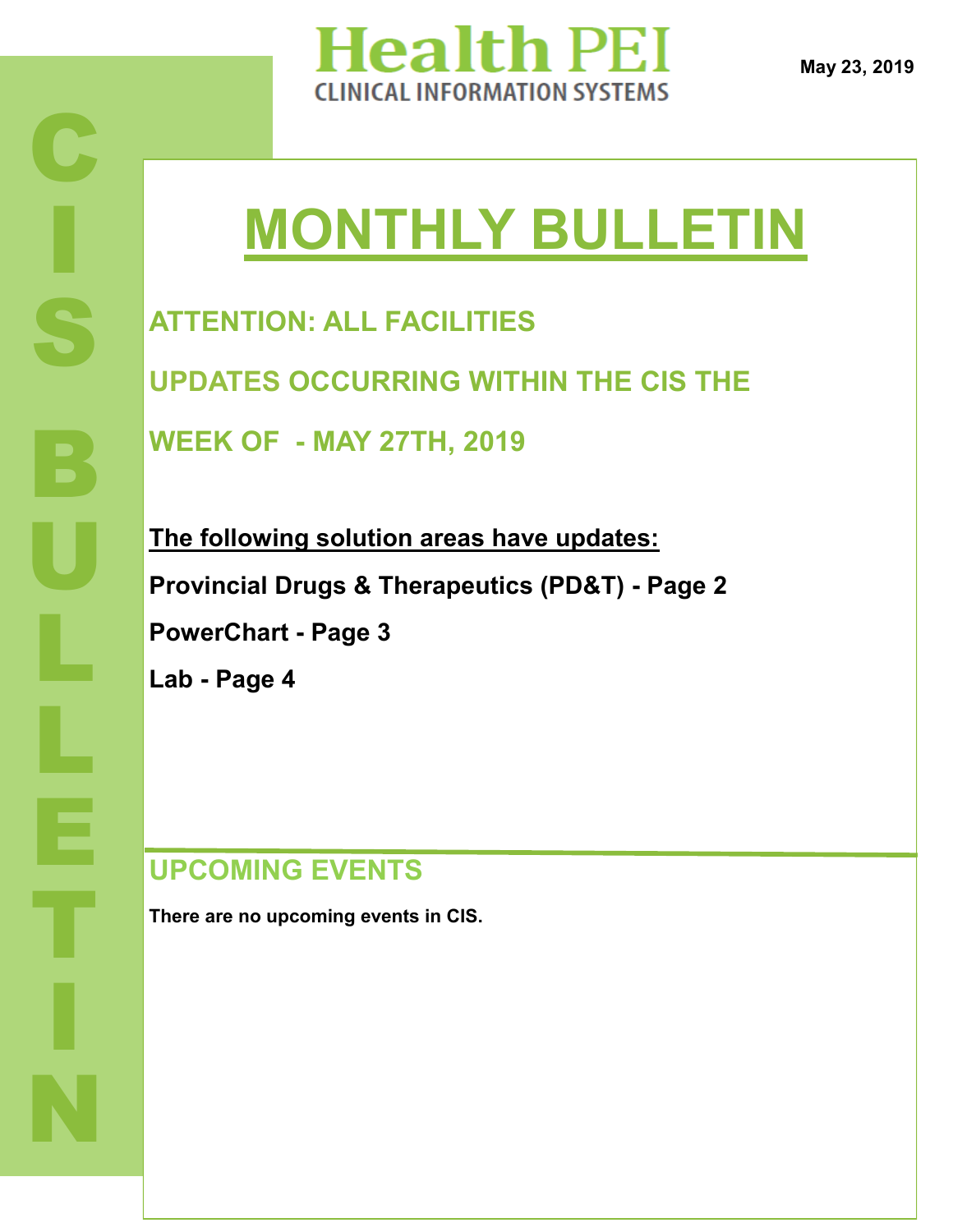# **Health PEI CLINICAL INFORMATION SYSTEMS**

# **PD&T Updates:**

#### **Recently Updated Order Sets**

PEDS Immunization 2 and 4 months - Update to acetaminophen administration PEDS Bronchiolitis - Handout added and oxygen orders updated PEDS Red Blood Cells - Removed neonatal dosing, updated pre meds, and added info re irradiated blood NEONATAL Newborn Admit - Updated Vitals and patient care orders ED ICU Pulmonary Embolism (including an update to inclusion exclusion) QEH OBGYN C-SECTION Pre-Op - Added patient care order to accommodate QEH process

#### **New Order Sets**

NEONATAL Out of Hospital Birth Neonatal Hemangioma Neonatal Red Blood Cell ED PEDS Asthma PRAM (Go Live June 1st 2019) PEDS Food Protein Intolerance Challenge (paper only) PEDS Medication Challenge Generic (paper only)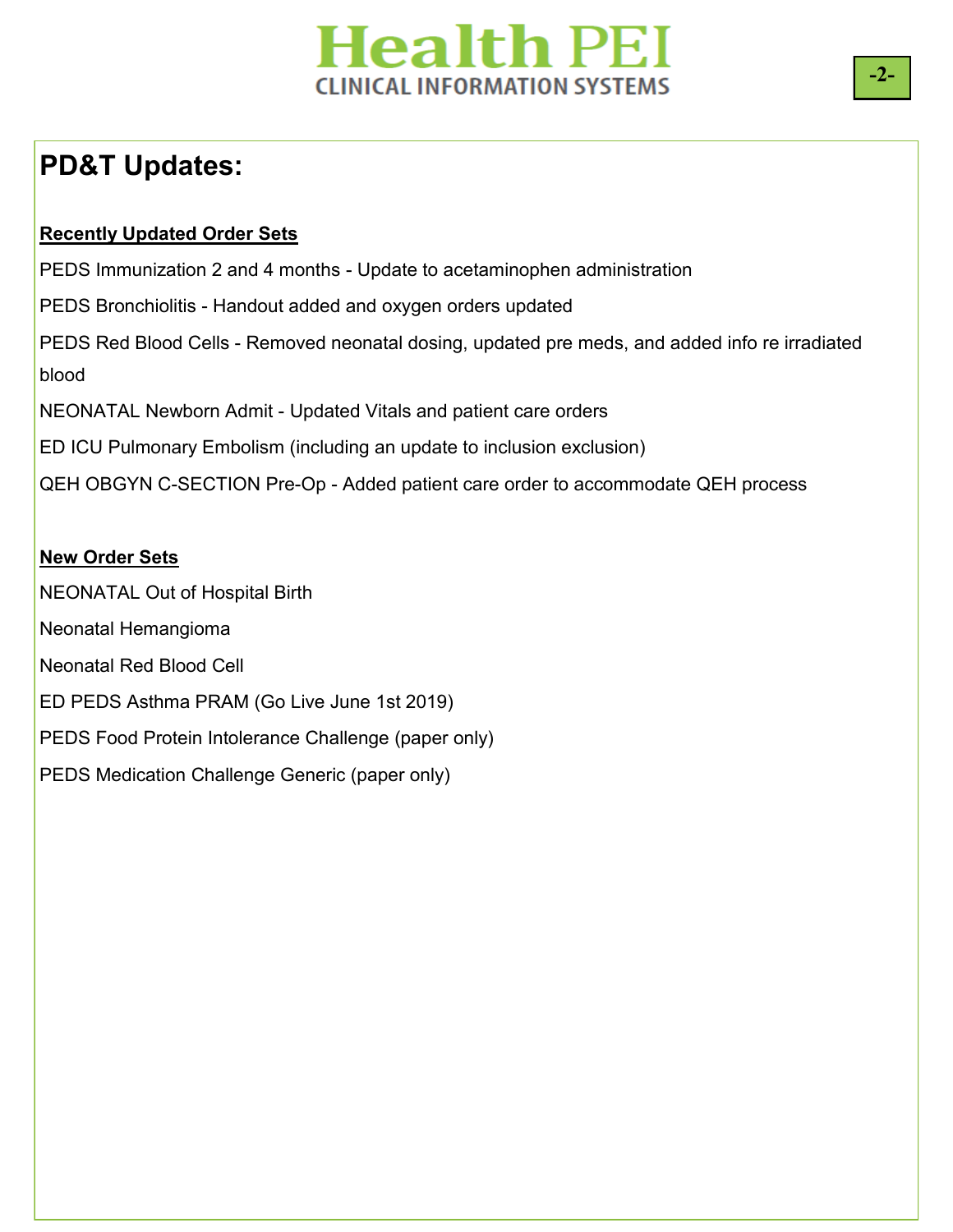

### **PowerChart Updates:**

**New Form June 1st: Pediatric Respiratory Assessment Measure (PRAM)** - Will also be part of the Focused Assessment Respiratory.

|                    | P Pediatric Respiratory Assessment Measure (PRAM) - ZZTEST, CGRIFF<br>$\Box$ $\Box$<br>8日<br>$\checkmark$ do $\checkmark$ do $\checkmark$ |                                                                                                                                                                                 |                                                                                                                                                                                                                                                              |  |                  |  |
|--------------------|-------------------------------------------------------------------------------------------------------------------------------------------|---------------------------------------------------------------------------------------------------------------------------------------------------------------------------------|--------------------------------------------------------------------------------------------------------------------------------------------------------------------------------------------------------------------------------------------------------------|--|------------------|--|
|                    | *Performed on: 2019-May-21 - 1331<br>÷                                                                                                    |                                                                                                                                                                                 |                                                                                                                                                                                                                                                              |  | By: Test, Nurse, |  |
| Pediatric Respirat |                                                                                                                                           | <b>Pediatric Respiratory Assessment Measure (PRAM)</b>                                                                                                                          |                                                                                                                                                                                                                                                              |  |                  |  |
|                    |                                                                                                                                           | Signs/Scoring                                                                                                                                                                   |                                                                                                                                                                                                                                                              |  |                  |  |
|                    | O2 Saturation on Room Air<br>(on room air x 1 minute)                                                                                     | Greater than or equal to 95%<br>$\bigcirc$ 92 - 94%<br>C Less than 92% (resume D2 as soon as possible)                                                                          |                                                                                                                                                                                                                                                              |  |                  |  |
|                    | <b>Suprasternal Retraction</b>                                                                                                            | O Absent<br>O Present                                                                                                                                                           |                                                                                                                                                                                                                                                              |  |                  |  |
|                    | <b>Scalene Muscle Contraction</b>                                                                                                         | O Absent<br>O Present                                                                                                                                                           |                                                                                                                                                                                                                                                              |  |                  |  |
|                    | Air Entry *                                                                                                                               | O Normal to all fields<br>O Decreased air entry at one or both bases feither anterior or posterior)<br>O Widespread decreased air entry (apex and bases)<br>O Minimal or absent | * In case of asymmetry, the most severly affected lung field<br>(right or left, anterior or posterior) will determine the rating<br>of the parameter.                                                                                                        |  |                  |  |
|                    | Wheezing **                                                                                                                               | O Absent<br>C Expiratory only<br>O Inspiratory (+/- expiratory)<br>O Audible without stethoscope OR silent chest (minimal or no air entry)                                      | ** In case of asymmetry, the two most severely affected<br>ausculation zones, irrespective of their location, will determine the<br>rating of the parameter.                                                                                                 |  |                  |  |
|                    | <b>PRAM Score Total</b>                                                                                                                   |                                                                                                                                                                                 | PRAM Score 1 - 3 (MILD Asthma exacerbation) - REPEAT PRAM score in 60 minutes<br>PRAM Score 4 - 7 (MODERATE Asthma exacerbation) - REPEAT PRAM score every 30 minutes<br>PRAM Score 8 - 12 (SEVERE Asthma exacerbation) - REPEAT PRAM score every 20 minutes |  |                  |  |